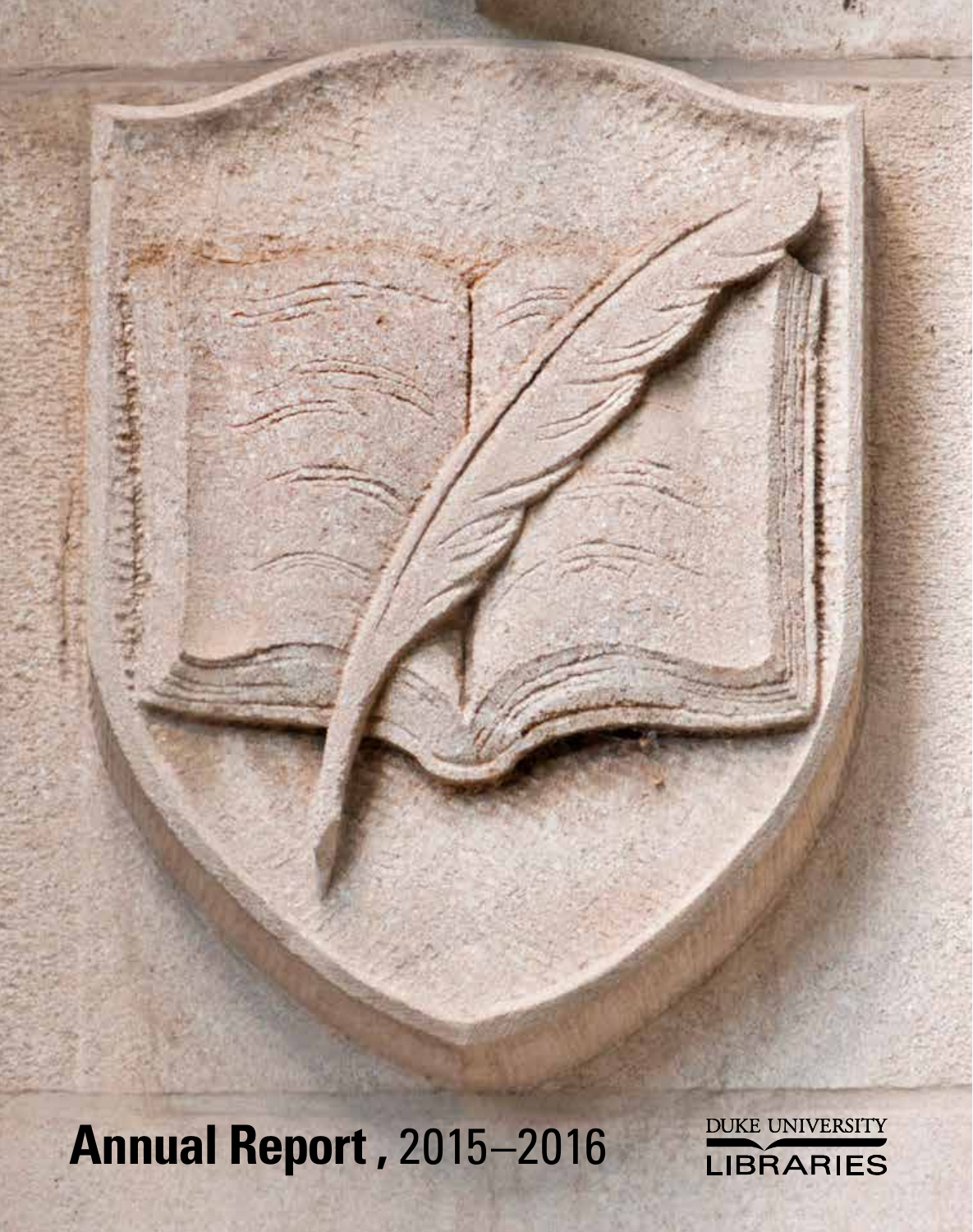### **Annual Reflections**

"The librarians at Lilly are absolutely phenomenal."

"A lot of excellent resources I haven't even tapped yet. When I have, they have been exceptional."

"I love the Music Library! It makes my research possible, and it supports my teaching."

"I'm going to miss Duke's libraries A LOT when I leave, however nerdy it sounds."

Those are just a few comments from the thousands of Duke students who participated in a campus-wide library user survey we conducted earlier this year. We wanted to know how they view our services, spaces, and collections, and how satisfied they are with their overall library experience.

The short version: very satisfied, if we do say so ourselves.

The survey underscored a number of important trends. For instance, there's no such thing as too many group study rooms, printers, or electrical outlets. There will always be demand for more of those. But one of the other conspicuous themes was the top-notch quality of our staff. Duke students appreciate and rely on their librarians.

And they're not alone. Libraries are not just measured by what we have for people, but by what we do for people. To be sure, we have incredible collections and inspiring facilities. But what sets Duke apart as a university is its unusually collaborative culture. People work together here. As our new strategic plan puts it, "Our libraries partner in research," actively seeking ways to collaborate and expand our involvement throughout the university. You'll see plenty of evidence of such partnerships in this year's report. But it's worth calling attention to a few ways we're working with students and faculty across campus in ways you might not have expected.

For example, in partnership with the Graduate School and the Vice Provost for Interdisciplinary Studies, we are participating in a universitywide initiative to expand career opportunities for graduate students in the humanities, supporting skills training for both academic and nonacademic job paths.

In partnership with the Bass Connections Program, we provide core support for interdisciplinary and team-based teaching and learning at Duke, contributing space for project teams to meet in The Edge, as well as staff to support their work addressing real-world societal issues.

In partnership with the Provost's Office, we created four new positions dedicated to the task of helping faculty manage their research data. Not only are more funding agencies requiring researchers to provide long-term data management plans, but they are increasingly calling for sponsored research data to be open and accessible. With our deep expertise in managing and archiving scholarly work, no one is better suited to train faculty on how to organize their research data and prepare it for long-term storage in a repository, so that it remains available for others to use in the future.

In the broader context of higher education, we recently joined BorrowDirect, a resource-sharing partnership with a dozen top universities, including Harvard, Yale,



Columbia, Princeton, and others. When our Blue Devils need something we don't have, they can draw from a combined library collection of over 70 million books and resources beyond Duke—for free.

Partnerships like these emphasize the cross-cutting nature of our work. The Libraries can demonstrate connections to every part of the academic enterprise, because we work with people across the entire institution and beyond.

None of this would be possible without our gifted, knowledgeable, and actively engaged staff, who make such a positive impression on the students and faculty they work with.

And for the record, we miss our students a lot when they leave, too. There's nothing nerdy about that at all.

Debonan Jahung

Rita DiGiallonardo Holloway University Librarian and Vice Provost for Library Affairs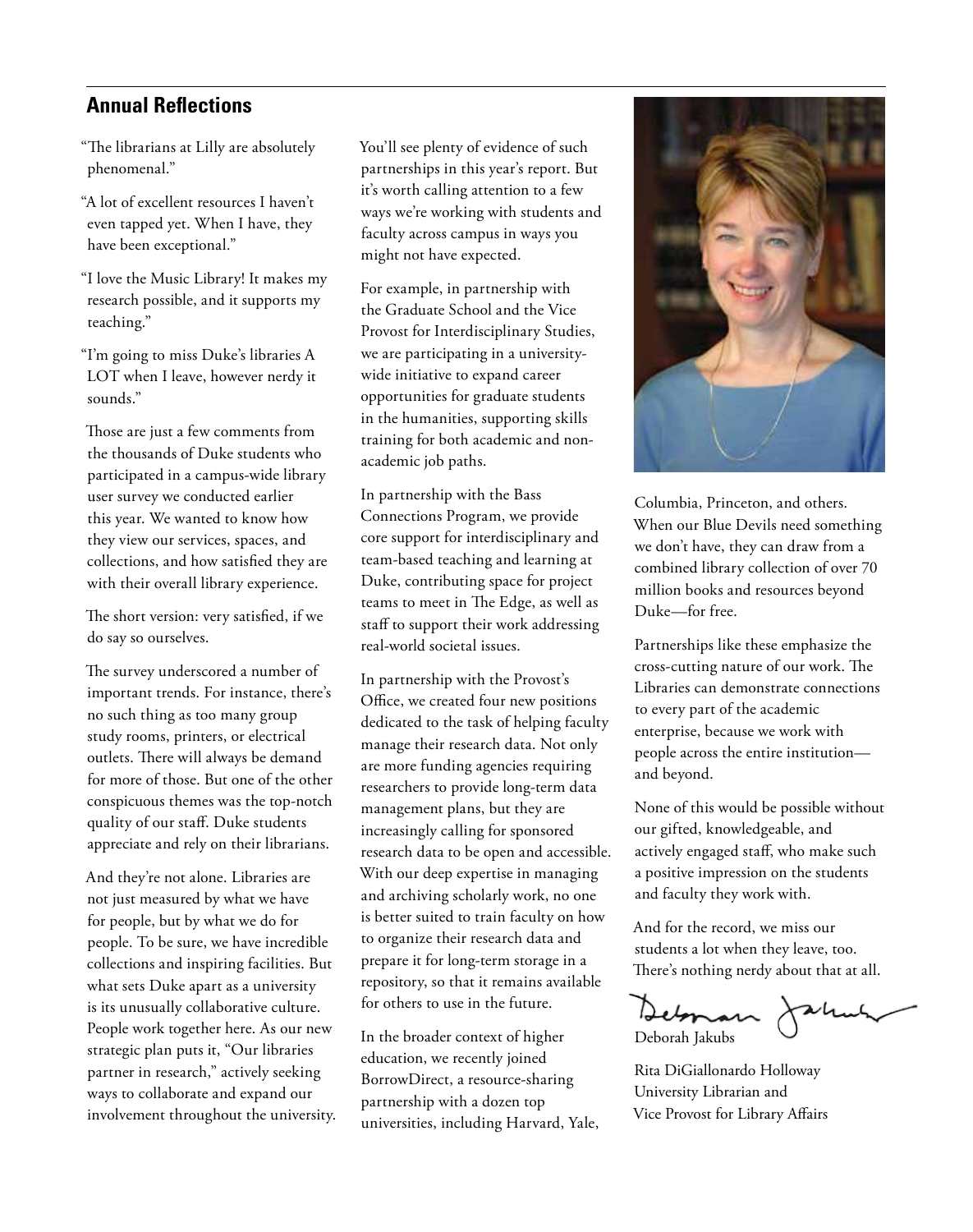# **By the Numbers**

#### **Resources**

Total print volumes: **7,246,733** Manuscripts and archives: **57,186 linear feet** e-Books: **2,013,456** e-Journals: **220,750**

## Services & Staff

Books and other items checked out: **248,068** Loans to other libraries: **33,400** Loans from other libraries: **27,791** Hours open per week: **149** (out of 168) Research consultations: **11,587**  Full-time staff: **255**





### **Space**

Main West Campus library complex (Perkins, Bostock, and Rubenstein Libraries, plus the von der Heyden Pavilion): **485,114 square feet** East Campus libraries (Lilly and Music): **47,813 square feet** Library Service Center: **52,000 square feet** Combined total campus library space: **584,927 square feet** (excluding

professional school libraries)

#### Just FYI

Pages printed by Duke students on library printers this year: **6,279,129**

Copies of the complete works of Shakespeare that equals: **1,774.5**

Of the 12 most heavily used printers across Duke, number located in the library: **10**

Visits to library website: **3,634,805**

Gigabytes of born-digital material added to Rubenstein Library collections: **1,751**

Individuals worldwide who signed up for a Duke MOOC: **3.8 million**

Conservation treatments to library collections: **13,122**

Average years of service of library staff: **13**

Visitors to library exhibits in the Mary Duke Biddle Room: **9,609**

Undergraduate and graduate students who participated in a campus-wide library user survey: **3,476**

Percentage of respondents who said they were unsatisfied with Duke's libraries in any way: **Less than 1**



#### Fine Print

Figures in this report refer only to libraries in the Duke University Libraries system (Perkins, Bostock, Rubenstein, Lilly, Music, the Library Service Center, and Pearse Memorial Library at the Duke Marine Lab) and do not include the separately administered professional school libraries:

the Divinity School Library, Ford Library at the Fuqua School of Business, Goodson Library at the Law School, and the Medical Center Library.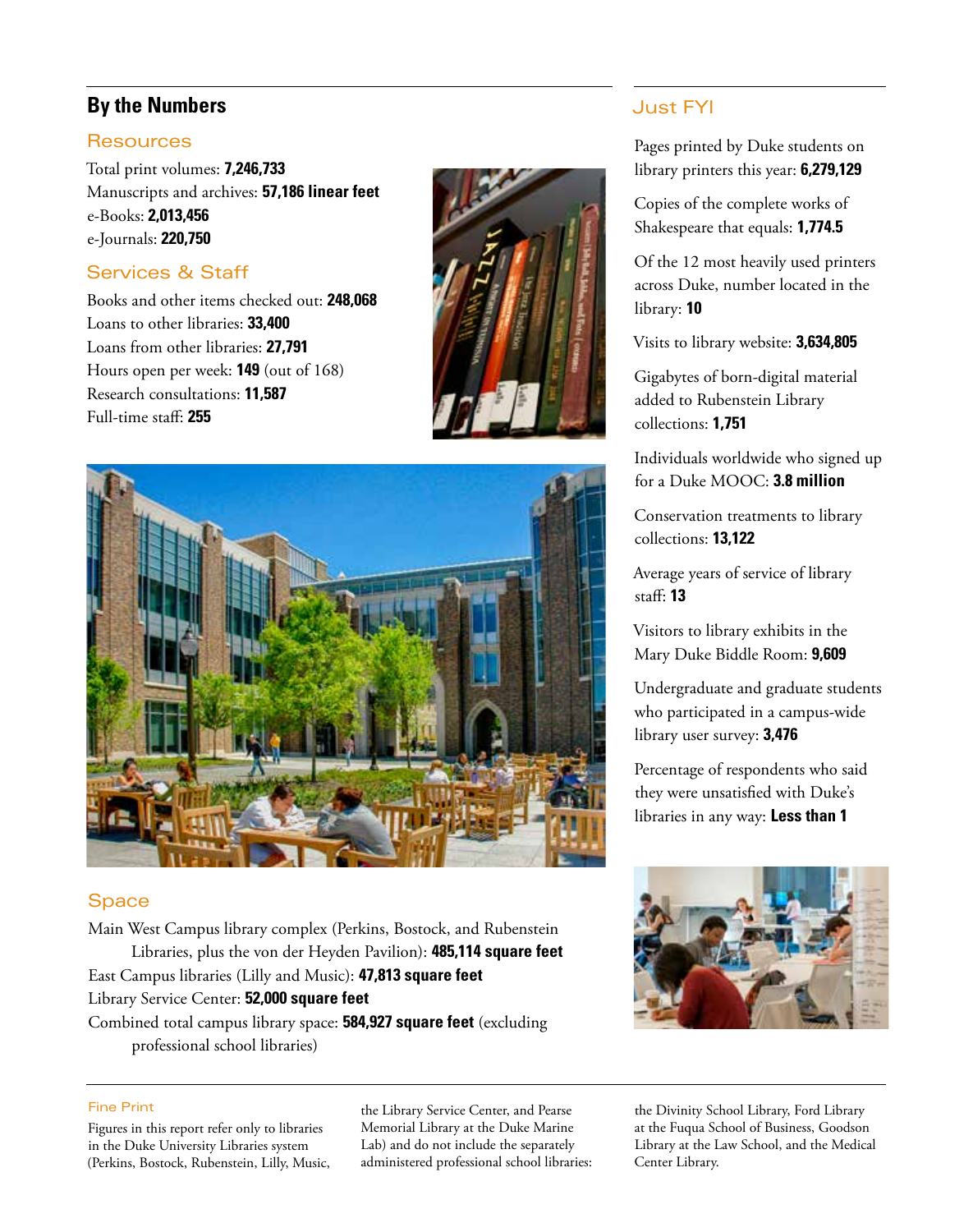### **2015–2016 Milestones**



### Renovated Rubenstein Draws Crowds

The renovated David M. Rubenstein Rare Book & Manuscript Library opened at the end of August 2015. The coordinated move of collections, staff, and services into the building required considerable effort, but those efforts have been paying off. Since opening, the Rubenstein Library has seen a record-breaking number of visits to its reading room (3,593), more than any previous year. More than half of those researchers were Duke students. Students and faculty also attended 240 instruction sessions, another all-time record. And library staff mounted twenty separate exhibits in the renovated and expanded exhibition galleries, drawing thousands of visitors throughout the year.

## New Combined Service Desk

In January 2016, a new Library Service Desk opened in Perkins Library, combining circulation and research support services in one location. Working with the architectural firm Shepley Bulfinch, the Libraries reconfigured the existing area to provide a larger and more visible service desk, dedicated library consultation space, as well as a new shelving and processing area. The move has already seen new efficiencies in staffing and improvements in service to patrons.





## Digitizing North Carolina Folk Music

The Libraries received a grant from the Council on Library and Information Resources to digitize a large collection of North Carolina folk music that has never been widely heard. The collection includes some 1,367 songs recorded in the 1920s and 1930s on wax cylinders and aluminum discs. The recordings were made in the field by folklorist, professor of English, and Duke administrator Frank C. Brown (1870–1943), who traveled across North Carolina collecting folk songs, sayings, stories, and other folklore between 1912 and his death in 1943. Digitization began in the summer of 2016, and the recordings should be processed and made freely available to the public online in 2018.

### New Digitized Collections, Plus New Look

Every year, the Libraries digitize thousands of historical documents, images, audio, and video, converting them to new formats that will outlast the originals. This year, we were excited to unveil a collection of audio, video, and manuscripts that document more than 2,500 sermons at Duke Chapel from the 1940s to early 2000s. Visitors to our website can now watch, listen to, and read sermons given at the Chapel by an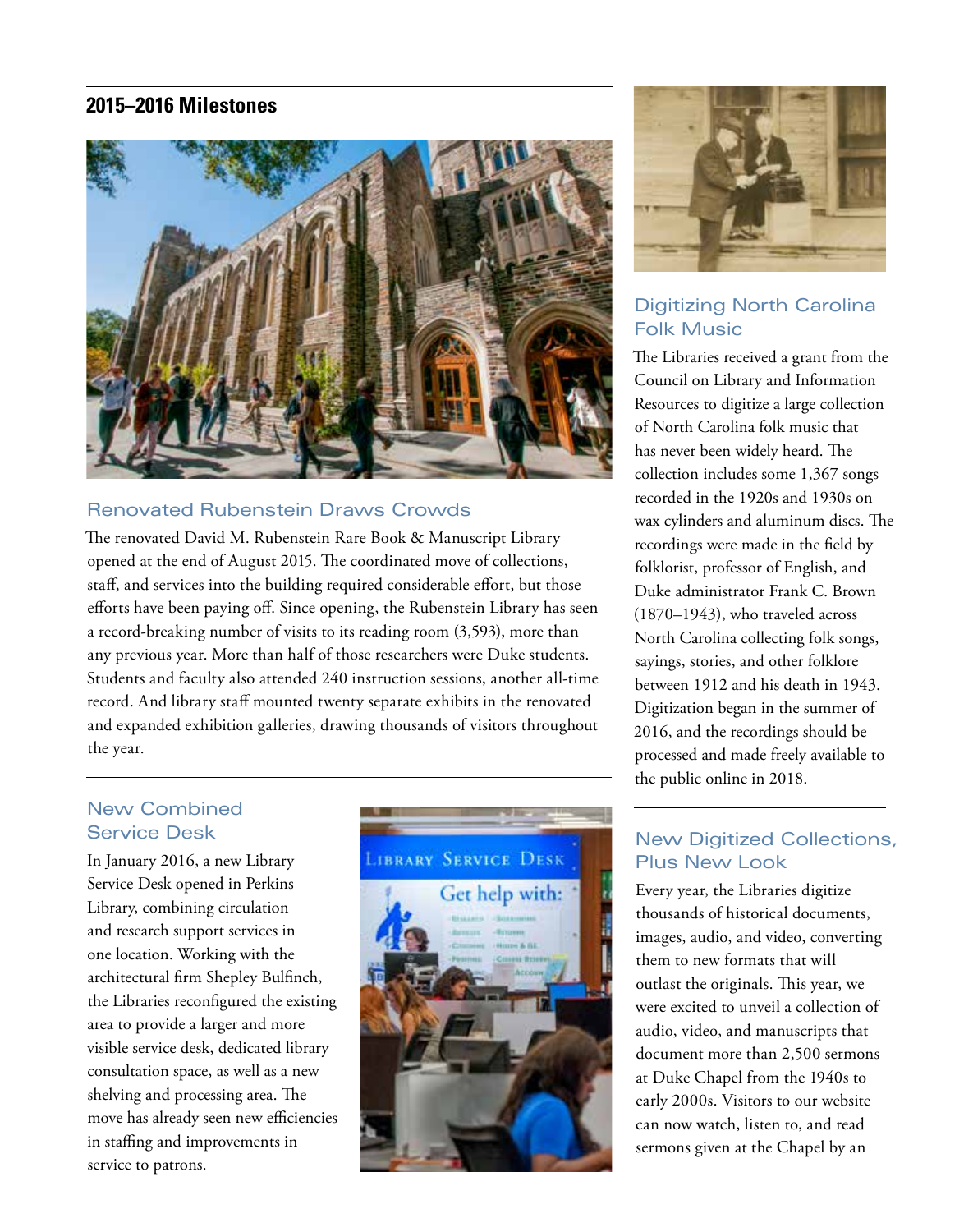array of preachers, including Duke Divinity faculty and notable female and African American preachers. Many of the recordings contain full worship services complete with music by the Chapel's choir and four pipe organs. The Chapel recordings are also the first audio-visual collection to be published in the new Duke Digital Repository interface, which offers a more streamlined and userfriendly way to browse our digitized collections.



#### New Graduate Research **Commons**

In April, the Libraries opened a new graduate research commons in Perkins Library to provide graduate students with a dedicated quiet study area. Registered students have exclusive access to the Commons and its adjacent support room featuring an e-print station, scanner, and desktop computer. In addition, each graduate student has use of a lockable mobile storage unit in which to securely store their belongings while in the Commons. The Commons will help ensure that graduate students have access to quiet study spaces conveniently near the resources they need.



### Preserving Radio Haiti

In 2015, the Rubenstein Library received a grant from the National Endowment for the Humanities to support *Voices of Change: Preserving and Presenting Radio Haiti.* This two-year project will preserve and make widely available the audio and written archives of Radio Haiti Inter, Haiti's voice of democracy from the late 1960s until its closure in 2003. The Radio Haiti Archive, housed within the Rubenstein Library's Human Rights Archive, will be an invaluable resource for scholars, educators, and members of the public interested in twentieth-century Haitian politics, society, and culture. When it is completely digitized and processed, the Libraries will give digital copies of the entire Radio Haiti Archive to Haiti's Bibliothèque Nationale, the Archives Nationales, the Fondasyon Konesans ak Libète, and other cultural and educational institutions.



### Duke History Revisited

The University Archives launched a six-week summer program named Duke History Revisited, offering undergraduates the opportunity to conduct intensive research into unexplored topics or under-represented populations in Duke history. Each participating student received a stipend. Funding was provided through the Mellon-funded Humanities Writ Large program with additional funds from the Dean of Arts and Sciences. Through independent research and twice-weekly meetings, the students identified a topic, explored resources in the University Archives, conducted interviews, and investigated other primary and secondary sources. Students explored a wide range of topics, including the history of Asian American students at Duke, the founding of several Latino student organizations in the mid-1990s, the now defunct Duke abortion fund started in the 1970s, and the experiences of first-generation college students.